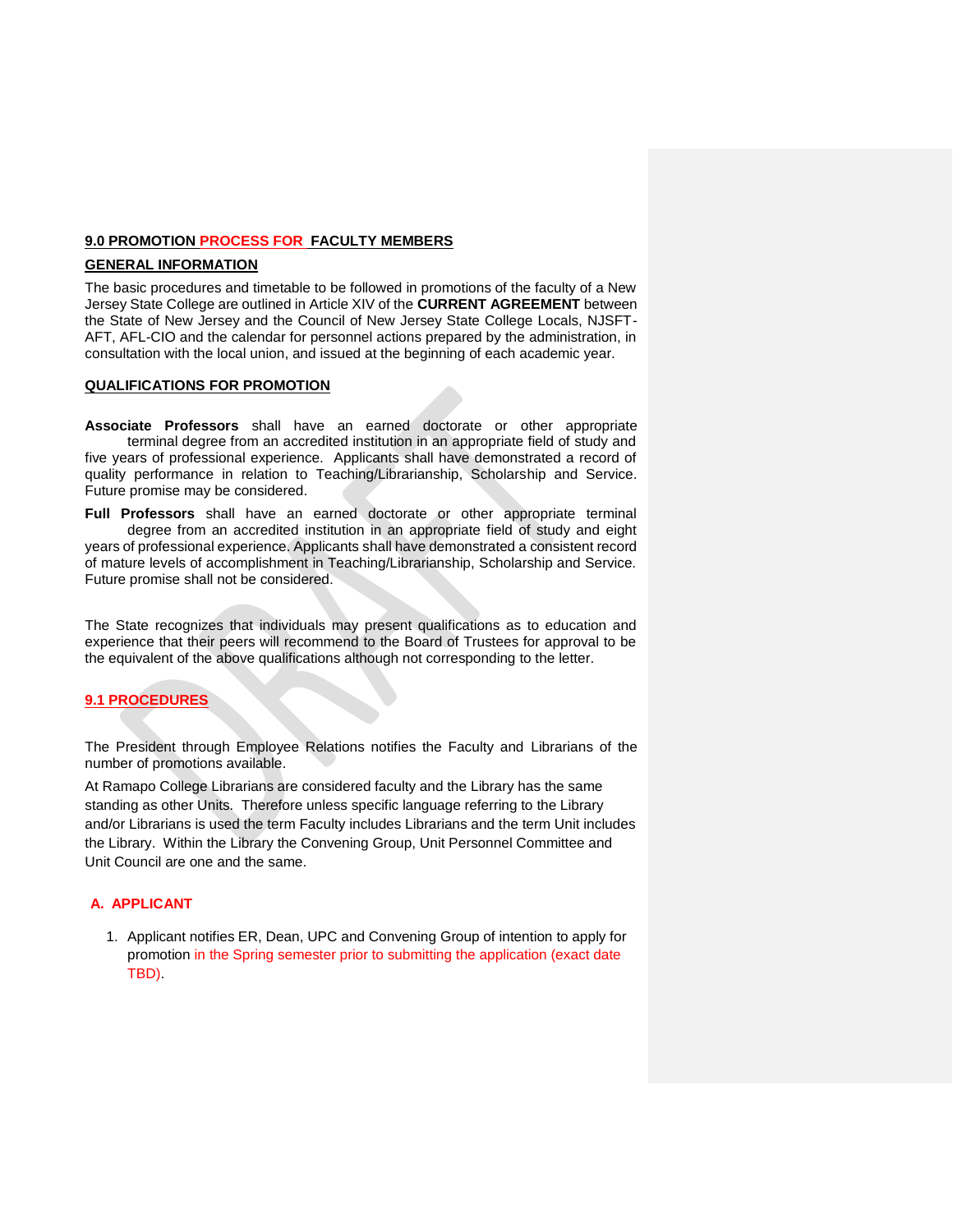2. Applicants shall provide the UPC with the list of desired External Peer letter writers the semester prior to the application submission deadline. The UPC will contact those on the list asking if they are willing to serve as a letter writer and stating that the letter will be due in November for (exact date TBD). Responses to the inquiry should be made within 2 weeks of receipt of the request. At that time CV's will be sent. Updated CV'sand additional information may be sent at a later date if necessary and/or requested..

Should the applicant decide to not follow through with the application those letters may be saved for the following year.

- 3. Applicant shall request a letter from the Convening Group to be sent to the UPC by the submission date set by ER.
- 4. All faculty members requesting promotion shall submit a complete application for promotion in accordance with established procedures.
- 5. The application must include all documentation per the Promotion Checklist (insert link to checklist) and be formatted in accordance with the digital submission guidelines provided by Employee Relations (insert link to digital application guidelines). Applicants may submit additional information which they consider appropriate.

## **B. CONVENING GROUP**

- 6. Discusses application based on the Criteria with particular emphasis on the applicant's contributions to the convening group. Full time faculty members of the convening group shall take part in this discussion. Applicants for promotion may not be present for discussion.
- 7. A letter summarizing the discussion must be written by the Convener or another member of the group. The letter is then affirmed by a simple majority of the convening group members and a statement to that affirmation is included in the letter. The letter must be signed by the writer.
- 8. Convening Group sends letter to UPC by the submission date set by ER in advance of UPC's review of the application so that UPC will consider the letter in the evaluation.

## **C. UNIT PERSONNEL COMMITTEE (UPC) AND UNIT**

9. The UPC solicits External Peer Recommendations from the list provided by the applicant using the form letter and including the applicant's CV and Narrative Statement.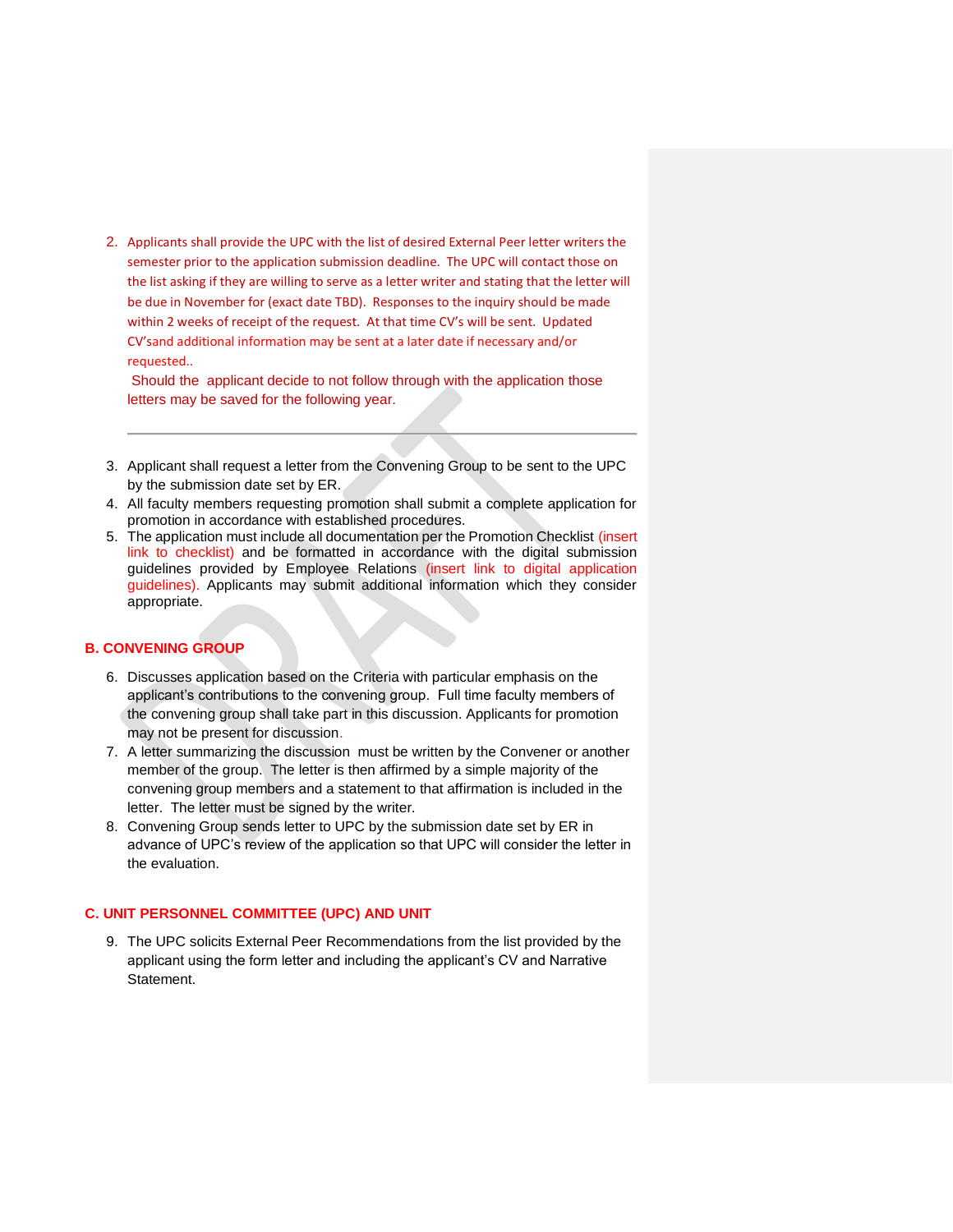- 10.The UPC shall conduct a preliminary review of the application for completeness using the checklist and inform the applicant of any missing information and/or noncompliance with proper presentation and formatting by the established calendar deadline.
- 11.UPC sets a final date for receipt of a completed application including anything missing and the Convening Group letter, giving the applicant sufficient time to make changes and allowing for sufficient time for final review by the UPC prior to consideration by the Unit.
- 12.After the deadline, incomplete applications as determined by the Unit Personnel Committee will not be forwarded.
- 13.The UPC evaluates each completed application against criteria (see section 5.0), and strongly recommends, recommends, or does not recommend the applicant for promotion.
- 14.The UPC will notify each applicant of the UPC decision in writing
- 15.All applications, including those "not recommended" (unless withdrawn by the applicant), are forwarded to the Unit by the UPC.
- 16.The UPC prepares a letter detailing its evaluation and recommendation for each applicant and sends the letter to the Dean for distribution to all faculty in the Unit at least 4 days prior to the Unit Council meeting when applications will be considered
- 17. The Applicant shall inform the UPC before or at the Unit Council meeting of any factual errors in the letter. The Applicant may not make any other suggestions for the letter to the UPC.
- 18. Unit members review the recommendations provided by the UPC in advance of the meeting in which applications are considered.
- 19.The UPC presents their recommendations to the Unit Council
- 20.The Unit Council discusses each application and its merit along the three criteria: Teaching, Scholarship and Service, All discussion of the Unit Council/LPC regarding personnel matters is confidential.
- 21.All applicants for Promotion to the same rank shall not be present during the discussion or participate in voting.
- 22.Faculty with a dual relationship to an applicant shall recuse themselves for the discussion of that applicant and voting.
- 23.The UPC may decide to make edits to the UPC letter regarding relevant information gathered during Unit Council deliberations.
- 24.The Unit Council/LPC votes to endorse or not to endorse the UPC recommendation in the letter.
- 25.The Dean and/or designee counts the votes for the UC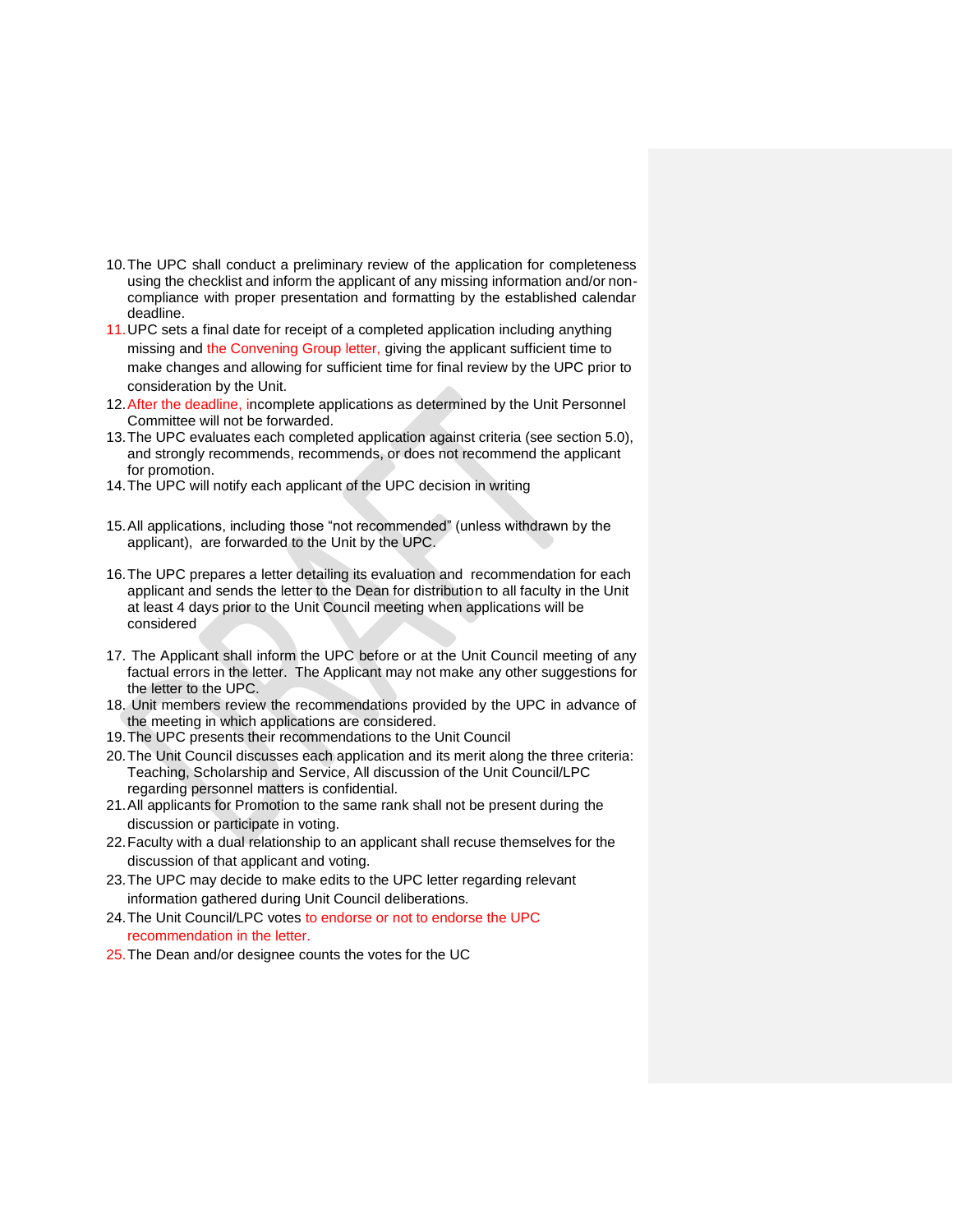- 26.The Dean notifies the Unit Council, the UPC and the applicants of the outcome (endorsed or not endorsed) of the Unit Council vote.
- 27.When the UC vote is to endorse the UPC's recommendation in the letter, the UPC shall add an addendum to the letter stating that. If the UPC's recommendation in the letter is not endorsed by the UC an addendum shall state that and indicate the criteria of concern per the UC discussion. In order to protect the confidentiality of the Unit deliberations this addendum will not give details of the discussion.
- 28.The UPC submits the final letter to the appropriate folder in the digital package for subsequent review by the Dean and All-College Promotions Committee.
- 29. If the UC does not endorse the UPC letter the applicant may request a meeting with the Dean and the Chair of the UPC for clarification of the Unit Council's concerns.

# **D. DEAN**

- 30.The Dean conducts a thorough review of the application along established criteria from section 5.0, the UPC letters and the UC vote, and makes their own recommendation available to the applicant.
- 31.In such cases where the Dean does not concur with a recommendation received from the unit or UPC, the Dean shall notify the chairperson of the UPC, and the applicant in writing.
- 32.The Dean makes available their final recommendation to the applicant and the All-College Promotion Committee.

## **E. All College Promotions Committee**

- 33.Each applicant for promotion shall have the right to appear before the All-College Promotions Committee to present new information not available at the time of submission of the application, to clarify information not readily apparent from their written statement, or to address the recommendation decisions of the UPC, UC and/or Dean prior to the Committee's deliberations.
- 34.The ACPC (All-College Promotions Committee) evaluates each submitted application against criteria (see section 5.0) and strongly recommends, recommends, or does not recommend the applicant for promotion.
- 35.The ACPC informs each applicant of it's recommendation in writing.
- 36.Each applicant shall have the right to appeal the ACPC decision to "not recommend". The ACPC considers the appeal and makes a final recommendation.
- 37.All applicants who are not strongly recommended may appeal directly to the President for consideration for promotion.
- 38. The ACPC makes available it's recommendations to the Provost.
- 39.The Provost reviews all documentation and makes their recommendations to the President.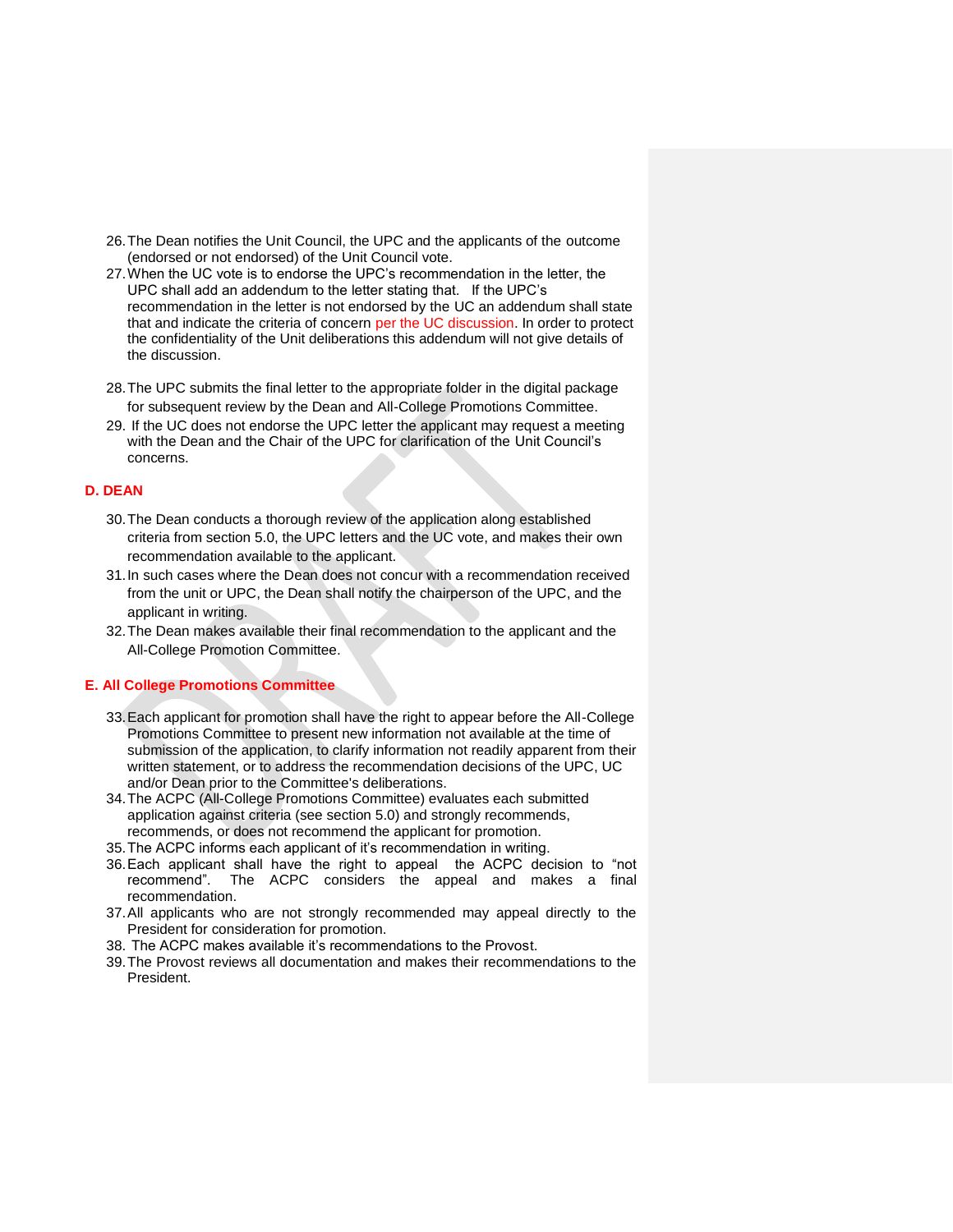- 40.The President or designee hears requested appeals by applicants not recommended or who have fallen below the number of available promotional slots.
- 41. Should the Provost and/or President disagree with any recommendation of the ACPC they shall confer with the Committee as to the reasons behind their recommendation.
- 42.The President makes final recommendations.
- 43.The President and Provost meet with the ACPC to review the yearly process.
- 44.The President makes final recommendations to the Board of Trustees for approval at a regularly scheduled meeting as per the Promotion Calendar.

# **9.2 MEMBERSHIP OF PERSONNEL COMMITTEES**

## **A. UNIT PERSONNEL COMMITTEE (UPC)**

- 1. Membership shall consist of 3-5 Unit members, as determined by the Unit prior to soliciting nominations.Committee members may not currently be under consideration for promotion.
- 2. All members shall be tenured faculty.
- 3. If the number of nominees for the Committee exceeds the number determined (refer to step 1) an election will be held.
- 4. The UPC shall follow all procedures as stated below. Questions shall be directed to the Employee Relations and or Unit AFT representative.
- 5. The Unit rep to the All College Promotion Committee may or may not be a member of the Unit Personnel Committee.

# **B. ALL-COLLEGE PROMOTIONS COMMITTEE (ACPC)**

## **1. Overall structure**

Membership shall consist of one tenured faculty member from each academic school, one tenured librarian, one non-voting union representative, one non-voting representative of the Office of Employee Relations, and one non-voting affirmative action representative appointed by the President (6 voting, 3 non-voting members). Committee membership shall comport with all College Policies including #429, Nepotism, and #458, The Code of Professional Responsibility.

#### **2. Voting members**

Voting Committee members serve for two years without the possibility of repeating until they have been off the Committee for two years. Service on the Committee for even a short period (e.g. when someone is selected to complete the term of another member) constitutes a year term.

#### **3. Non-Voting Members**

# **A. Employee Relations Representative**

1. The non-voting ER representative shall be appointed by the President.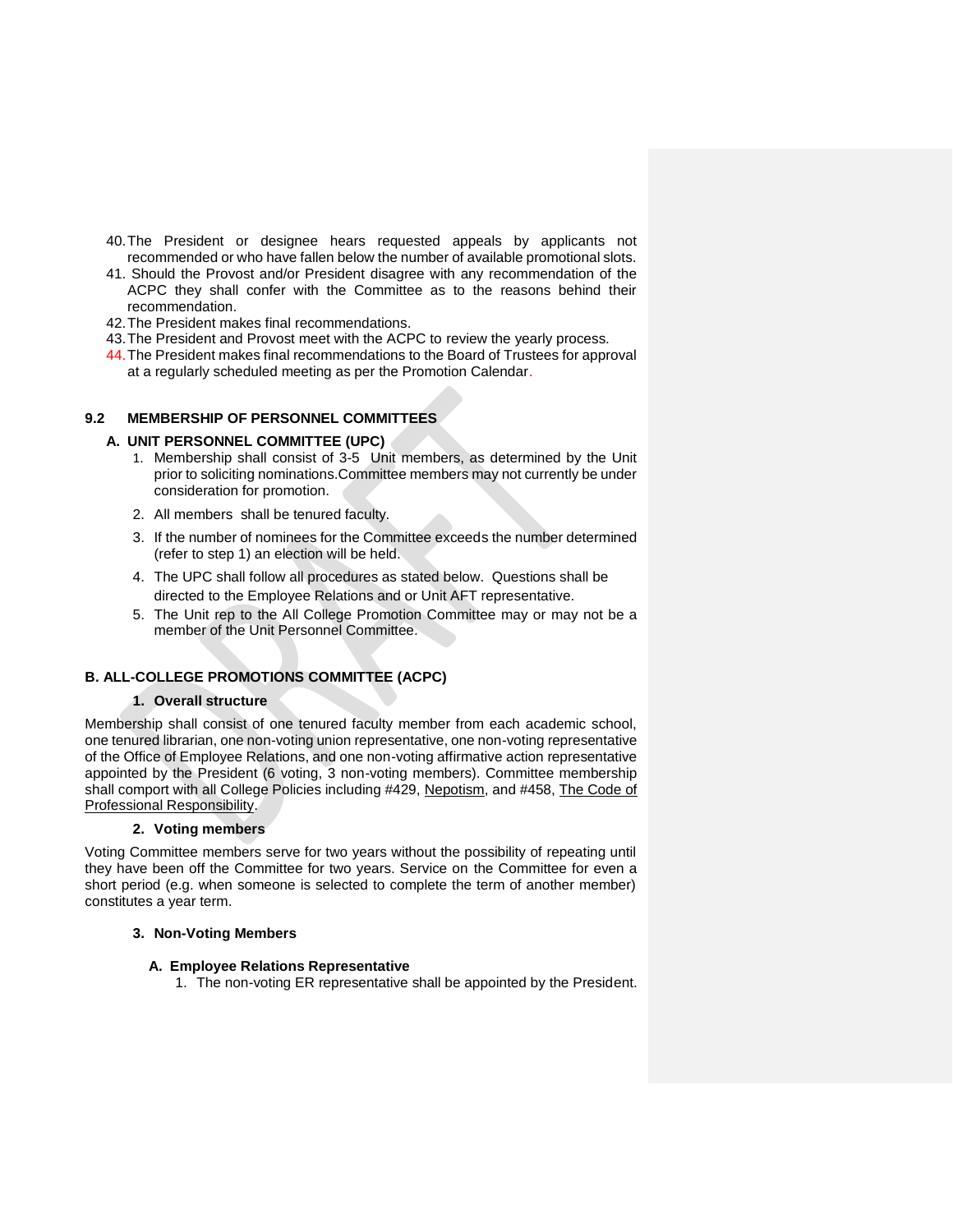- 2. ER develops a calendar for the promotion process in consultation with the AFT and makes this calendar available to faculty and librarians
- 3. ER, on behalf of the President, notifies faculty and librarians of the number of promotions available
- 4. ER sets up and manages a digital storage system that will house each application and access to each.
- 5. ER provides access to digital binders to Applicant, Convening Group, UPC, Unit and Campus Community on a pre-determined schedule
- 6. ER will close applicants access to their folder once all materials are made available to the All College Committee. At this time ER will add any supplemental material provided by the applicant to applicants folder
- 7. ER arranges for the organizational meeting of the All College Committee and presents guidelines for each step in the promotion process.
- 8. The ER representative shall provide all members of the Committee with a copy of the promotion procedures including Faculty Handbook
- 9. ER representative shall report to the Committee Chair whether all Committee members affirmed in writing that they have examined all promotion packages
- 10.ER representative attends all ACC meetings and provides administrative support to the Committee.
- 11.The ER Representative shall provide the Committee with the due date for its final report.
- 12.The ER representative's role shall be limited to review of Committee and College policies and procedures to monitor adherence to the Faculty Handbook. The ER representative shall not take part in Committee deliberative discussions. The ER representative may only advise the Committee on procedural matters.
- 13.If the ER representative perceives a possible violation of the contract, they should ask the Chair of the Committee to temporarily suspend the proceedings. They should then make clear to the Committee their objections.
- 14.The ER representative shall also assist the Committee Chair, Vice-Chair, and Secretary with scheduling and Committee correspondence. All communications sent from the ER representative's office regarding Committee business, including notices of meetings and scheduling, shall be sent in the name of the Committee Chair and shall be reviewed and approved by the Chair or Vice-Chair prior to forwarding. The Committee Chair shall place all records of Committee deliberations and votes for storage in the care of the ER representative. These files are confidential and are for Committee use only.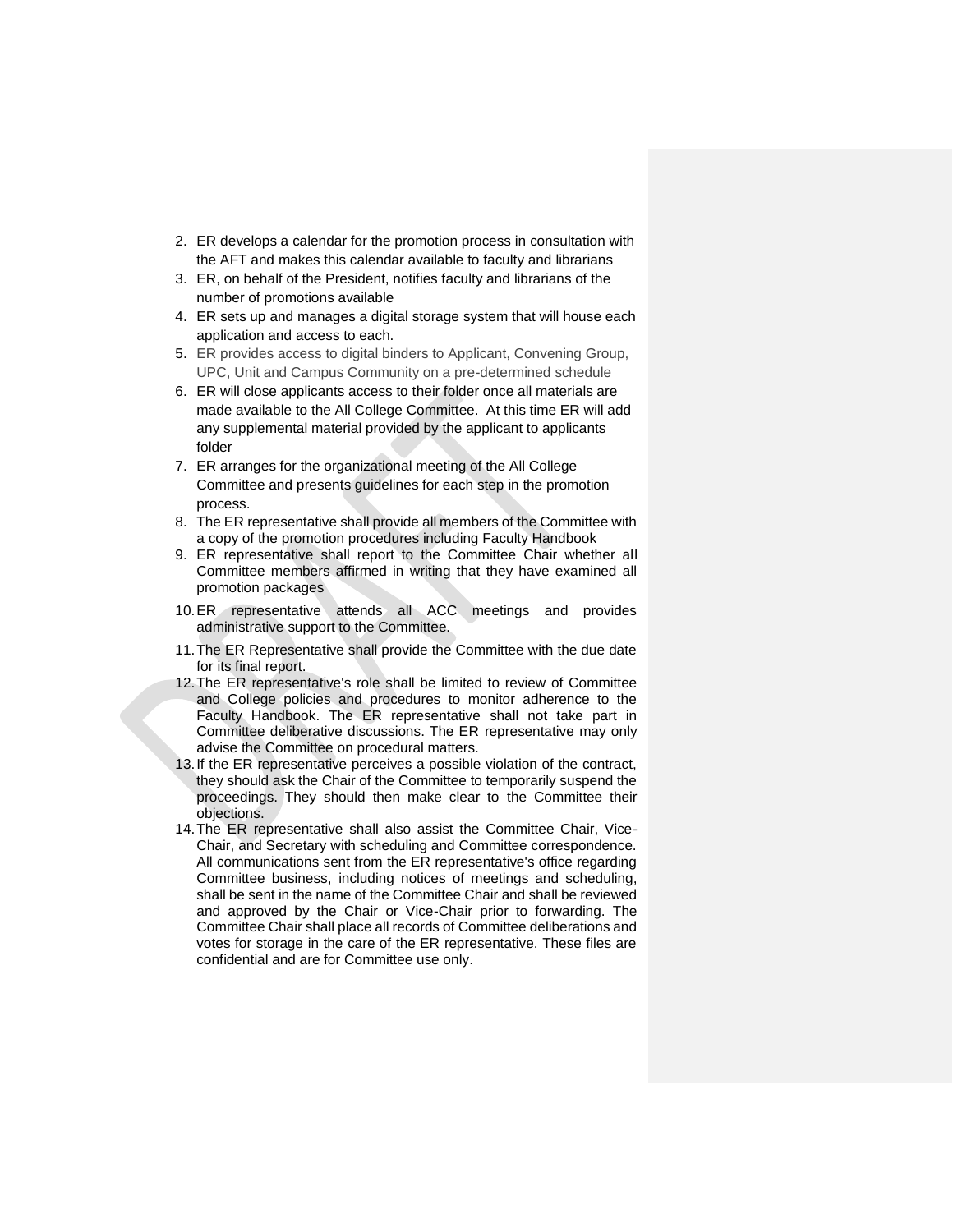15.ER representative informs each applicant for promotion of their right to appear before the All College Committee.

#### **B. Union (AFT) Representative**

- 1. The non-voting AFT Union representative shall be appointed by the AFT.
- 2. Their role will be to monitor proceedings to ensure a fair process and adherence to the contract.
- 3. If the AFT representative perceives a possible violation of the contract, they should ask the Chair of the Committee to temporarily suspend the proceedings. They should then make clear to the Committee their objections.
- 4. If mutual agreement cannot be reached because the Committee and the AFT representative disagree as to the perceived infraction, the AFT representative must file a grievance on behalf of the local within three days of the alleged violation.

#### **C. Affirmative Action Representative**

- 1. The non-voting Affirmative Action representative shall be appointed by The Office of Equity, Diversity, Inclusion and Compliance
- 2. The Affirmative Action representative role shall be limited to ensuring compliance with all EEOC and Affirmative Action laws, College policies and procedures with respect to Affirmative Action concerns.
- 3. If the Affirmative Action representative perceives a possible violation in this area, they should ask the Chair of the Committee to temporarily suspend the proceedings.
- 4. The Affirmative Action Rep, the AFT rep, the ER rep and the Chair shall have a meeting to discuss the nature of the objection to determine if further action needs to be taken.
- 5. If an objection is agreed on they should then explain to the full Committee the nature of the objection.
- 6. If the Affirmative Action representative and the Committee disagree as to the perceived infraction, the Affirmative Action representative must file their objections with the President or their designee within three days of the Committee meeting.
- 7. The Committee will await the President's decision and proceed accordingly.

## **4. ORGANIZATIONAL MEETING**

Employee Relations schedules an initial organizational meeting of the All College Promotions Committee. Employee Relations invites the President and the Provost who will charge the Committee and their own role in the process.The Committee shall then review Promotion procedures and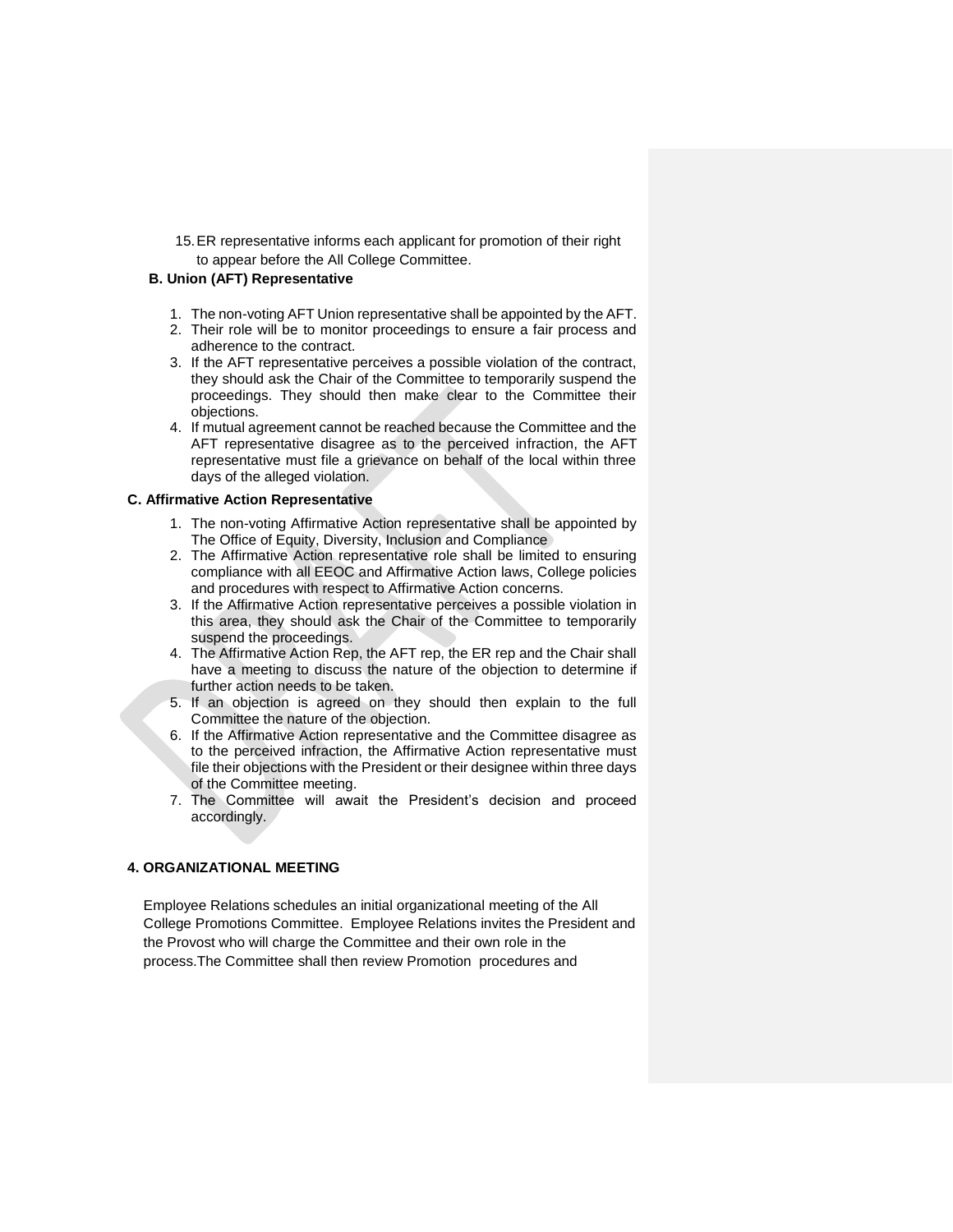guidelines, elect a Chair, a Vice-Chair and a Recording Secretary and determine the Committee's schedule.

#### **A. Election of Chair, Vice-Chair and Recording Secretary**

- **1.** At the Organizational Meeting the Committee, by majority vote, shall elect or reappoint a Chair and Vice-Chair from the voting members. The Chair shall have at least one year of prior service on the Promotion Committee.
- **2.** At the organizational meeting the Committee, by majority vote, shall elect a Recording Secretary from the voting members. The secretary shall take and keep minutes that include attendance and actions items only.

# B. **Determination of Committee's Schedule**

- 1. The Committee shall be informed by the ER representative of the due date of its final report.
- 2. Based on this due date the Committee will set meeting dates to hear presentations by the applicants, if requested, to evaluate the promotion applications and to vote. Dates shall also be set to consider appeals and to make a final recommendation to the Provost and President.

#### **C. ATTENDANCE AT MEETINGS**

- **1.** Meetings of the Committee take precedence over all other College service responsibilities.
- **2.** Committee members must attend all meetings in which presentations, voting and deliberations occur.
- **3.** If a Committee member cannot attend a meeting in which a Applicant's application is considered and that meeting is not rescheduled by the Committee, the Dean of their School shall be so informed by the Committee Chair, and that Committee member must be replaced. The unit shall immediately elect a new unit representative for the remainder of the deliberations for that promotions cycle.
- **4.** All rescheduled meetings should take place at the earliest possible date.

# **5. COMMUNICATION WITH PROMOTIONS COMMITTEE**

- A. In accordance with College policies and the AFT contract, if voted by the Committee, All College Committee members may communicate with applicants, Unit Personnel Committees and Deans as deemed necessary for the process.
- B. Any discussion, authorized by the process, taking place outside the committee shall be related to the evaluation of the Applicant. Should new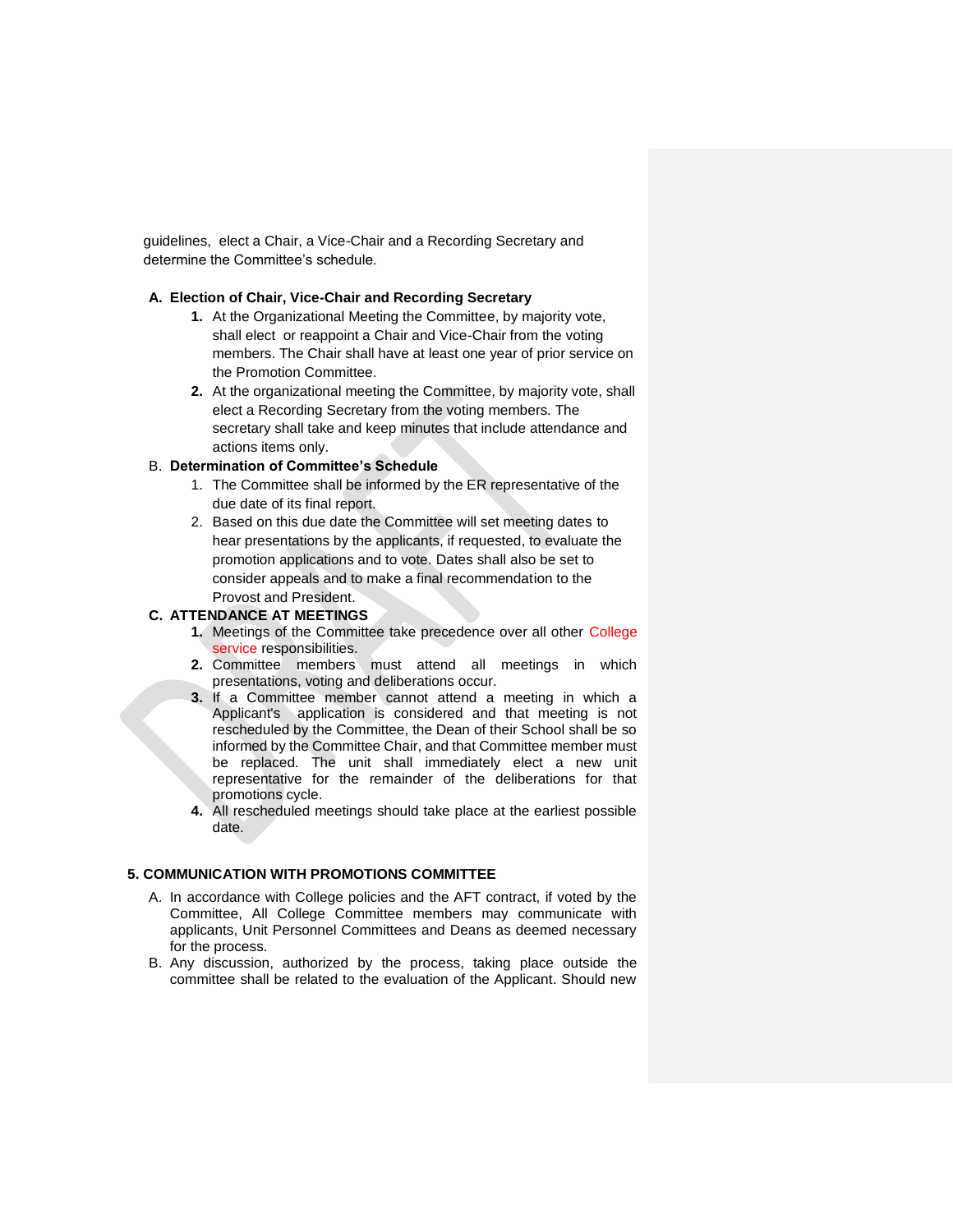information arise from these discussions the All-College Promotions Committee, through its chair, shall immediately notify the Applicant in writing.

- C. All information received by the All College Promotion Committee and required by the process relating to the evaluation of the Applicants shall be in writing and signed. Such communications shall be forwarded to the Applicant and their personnel file. An opportunity shall be provided for the Applicant to respond if their so desire.
- D. No anonymous or unsolicited communications shall be received by the All-College Promotion Committee except student opinion surveys.
- E. All letters and observations submitted to the All College Committee (including the applicant's written summary letter and self-evaluation of effective teaching) must be signed. Refer to checklist (and letter recommendation guideline section) for details of documentation.

## **6. ALL COLLEGE PROMOTIONS COMMITTEE EVALUATIVE PROCESS**

# **A. Application Review**

- 1. The Committee shall apply uniform standards to all Applicants.
- 2. The All-College Promotions Committee shall treat each application as a new case, subject to thorough review and new judgment at its level. Previous evaluations and recommendations are not considered as part of the applicants record.
- 3. ACPC sets a meeting schedule allowing for presentations by applicants, if requested, evaluation of all applications, voting and appeals.
- 4. ACPC determines the order for applications to be evaluated and voted upon.
- 5. ACPC determines first and second readers for each application. The first reader shall be from the same Unit as the applicant (Unit Rep to the Committee). The second reader shall be from a different Unit. Depending on the Unit distribution of applications an attempt will be made to distribute second reader duties so as to not over-burden any one member.
- 6. In the event that the ACPC rep did not serve on the UPC in order to be familiar with the Applicant's field of expertise, the unit representative (first reader) shall complete a thorough review of the application and address clarification questions to the UPC or applicant as appropriate. Each voting Committee member reviews and carefully considers each Applicant's application and supporting documentation ((add link to action 5.0) prior to deliberations. The Committee shall replace any voting Committee member who fails to do so. Specifically, the Committee Chair must inform the Dean of their unit, and the unit shall immediately elect a new unit representative for the remainder of the deliberations for that promotion cycle.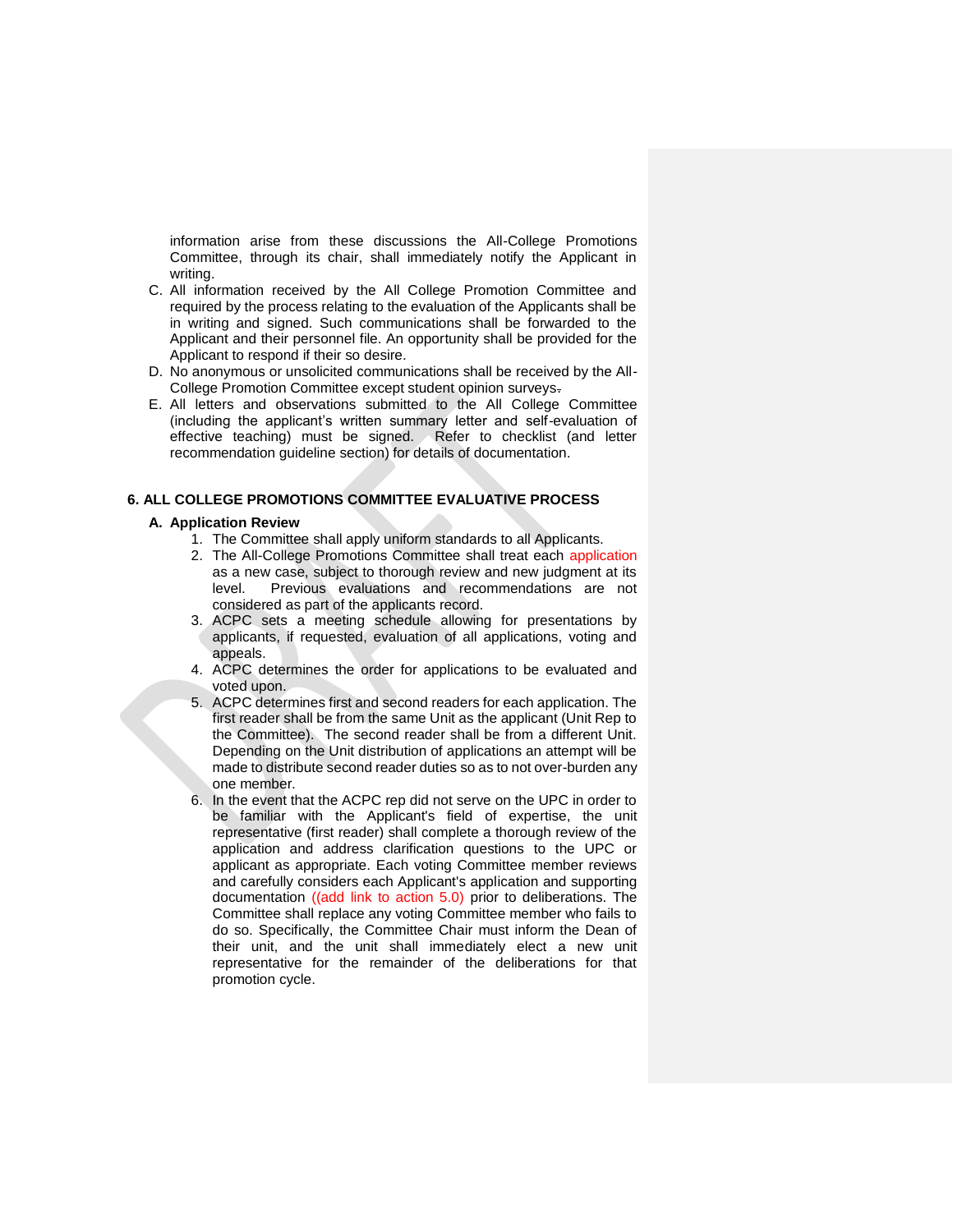- 7. Applicants may request in writing the opportunity to present new information or to clarify information not readily apparent from their written statements. This presentation occurs prior to presentation of the application by the first and second readers, Applicant presentations shall be limited to ten minutes. Committee members may ask questions of each Applicant. Time limit for discussion with the Applicants shall be at the discretion of the Committee.
- 8. The first reader presents a full summary of the application. The primary role of the unit representative is to present Applicant packages, and not to advocate for the Applicants.
- 9. The second reader may emphasize important points and present anything they feel has not been made apparent by the first reader.
- 10.First and Second Readers have up to 10 minutes to make their presentations.
- 11.Immediately after the first and second readers present the application, voting members may then discuss each application for up to 20 minutes.
- 12.After each Applicant application has been discussed the Committee shall decide if it needs additional information. If additional information is requested, the Committee shall table its vote on the Applicant. (The Committee shall proceed to evaluate other applicants.)
- 13.The unit representative shall be instructed to seek that information which may include:
	- i. further documentation regarding each of the three criteria.
	- ii. Any consultation with the appropriate unit personnel committee and/or the unit Dean, shall be based on the record of existing information concerning the evaluation of the Applicant.
	- iii. Should new information arise from these discussions, the Committee chair shall immediately inform the Applicant in writing.
- 14.The unit representative shall notify the Applicant that additional material is being requested and that the applicant will need to provide this further documentation (time frame set at the discretion of the Committee).
- 15.When the Committee requests material from sources other than the applicant the Committee shall notify the applicant that such additional material is being requested, and provide a copy of such information when received to the Applicant.
- 16.The Applicant shall be provided the opportunity to respond to any additional written information relating to their evaluation.

#### B. **VOTING**

1. All Votes are confidential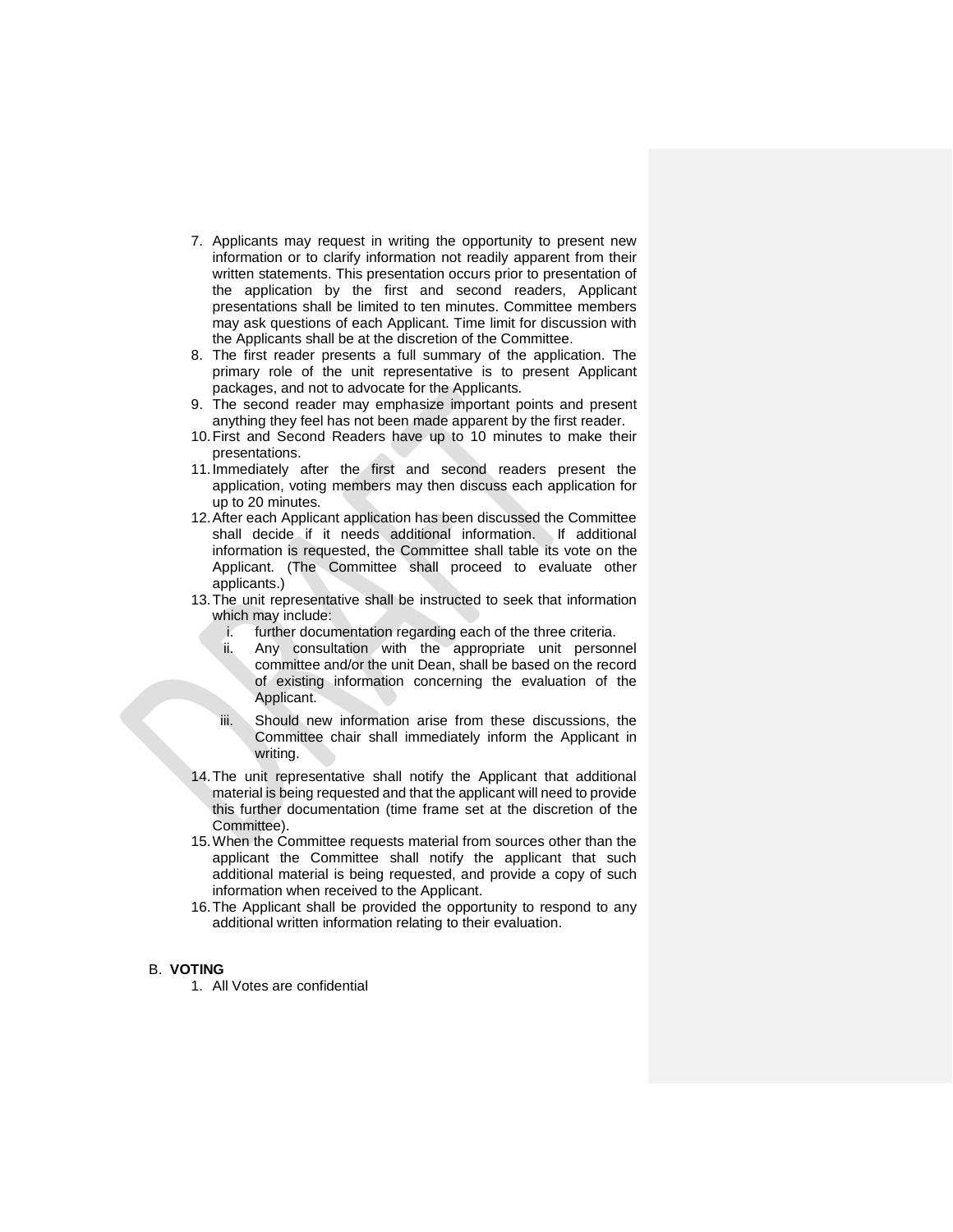- 2. Prior to a vote to recommend or not recommend, the Affirmative Action representative shall address the Committee.
- 3. Committee members' votes shall be privileged and no tallies shall be disclosed outside of the Committee.
- 4. Voting shall be by secret ballot. Ratings (1-5 with 5 being the highest) shall be given separately on the three categories of teaching, scholarly achievement, and Service.
- 5. Total scores are arrived at by the following formula: Effective teaching will be 40% of the total vote, scholarship/professional achievement will be 30% of the total vote and Service will be 30% of the total vote.
- 6. Applicants who meet the minimum standards (averaging 2 or higher) in all three categories will be recommended for Promotion.
- 7. Those applicants who fail to meet the minimum standards (averaging below 2) in any one of the three categories will not be recommended for Promotion.
	- i. Any applicant "not recommended" for promotion will be notified in writing by the Committee.
	- ii. ii. Within 48 hours of notification of the ACPC's decision the Applicant may choose to request an appeal and shall notify the Committee through ER in writing.
	- iii. iii. The appeal shall be heard at a meeting of the All-College Promotions Committee and in all cases the applicant shall have at least forty-eight (48) hours prior written notice of the scheduled hearing. The applicant may waive the forty-eight (48) hour prior written notice procedure by notifying the Committee through ER in writing.
	- iv. iv. The applicant shall have fifteen minutes to present an oral argument. New material may not be presented at this time.
	- v. v. The Committee shall discuss the applicant's appeal in closed session.
	- vi. vi. A new vote on the applicant shall then take place. Voting shall be by secret ballot following the established voting procedures. There shall be no further appeals at this level.
- Final rankings of recommended applicants will be determined when either all applicants are recommended or all appeals have been completed.

#### C. **COMMITTEE'S RANKING PROCEDURE**

- 1. After all appeals are heard and new votes taken Applicants recommended for promotion shall be ranked Recommended or Strongly Recommended.
- 2. Following the tally, the list of voting totals from highest to lowest is presented to the Committee. The Committee shall discuss the range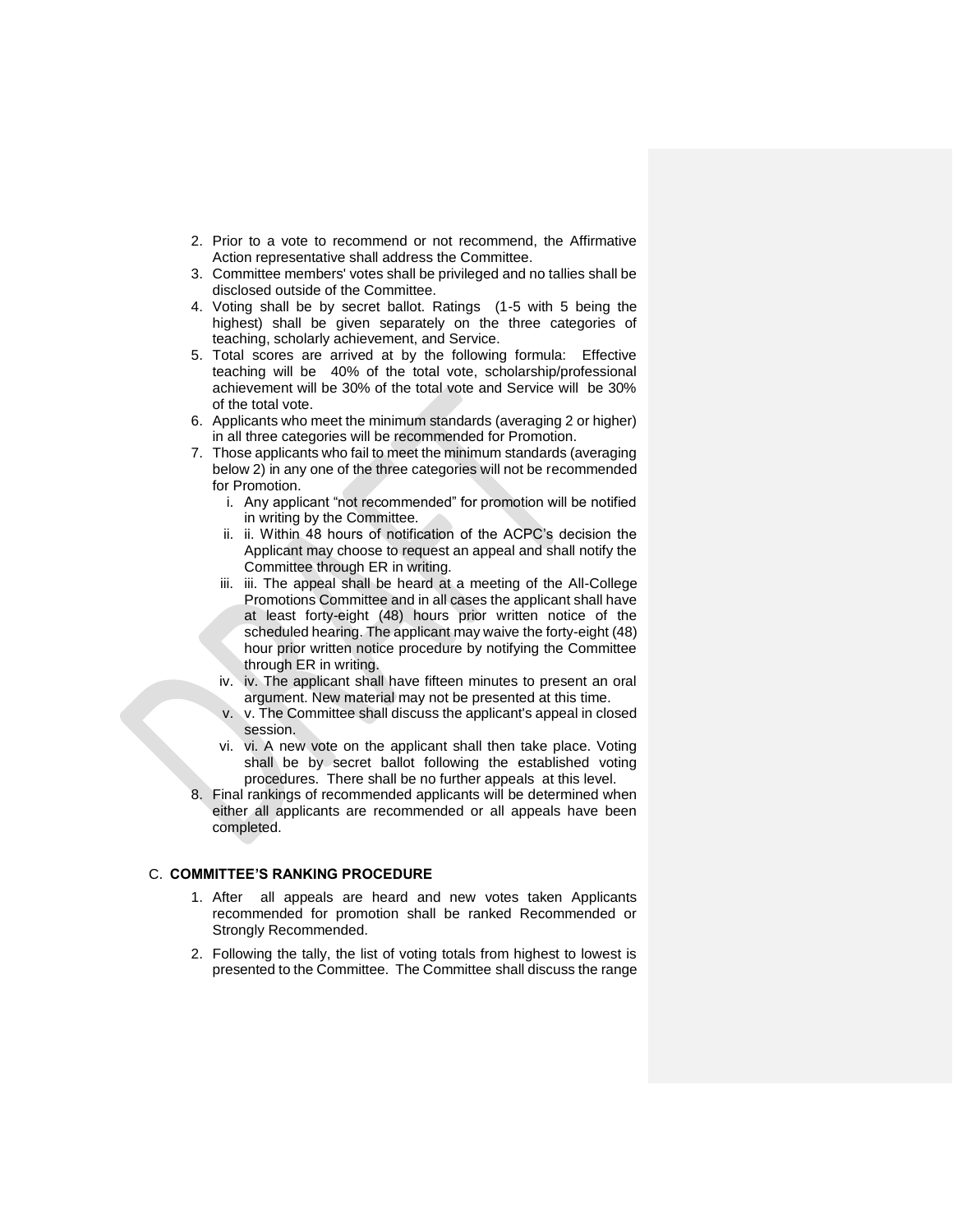of votes with respect to the allotted number of slots at each level of promotion and determine how many shall be strongly recommended.

- 3. Applicants will be strongly recommended based on their rank and the number of slots available. Additional Applicants beyond the number of slots available may be forwarded as strongly recommended alternates. Names are then attached to the rankings on the list.
- 4. Final recommendations (not numerical rankings) will be communicated to applicants, Deans. and the Provost.
- 5. No numerical rankings may be shared outside the Committee.

#### D. **MEETING WITH THE PRESIDENT AND PROVOST**

After the Provost submits recommendations to the President, the Committee will meet with the President and the Provost to review the recommendations and the procedures.

# **E. COMMUNITY ACCESS TO PROMOTION PACKAGES**

- A. Digital Promotion packages shall will be accessible to Ramapo College faculty and librarians for three weeks after the Provost makes their recommendation.
- B. Access is requested through the Office of Employee Relations and will be given for 24 hour period

#### **F. Appeal of the President's Decision**

- 1. All Applicants not recommended and Applicants who fall below the number of available positions approved by the President within each rank may appeal in writing to the President or their designee. Such appeal must be made no later than one calendar week following receipt of notification from the All-College Promotions Committee Chair. No later than one calendar week after receipt of this appeal, the President or their designee shall arrange to meet with the Applicant to discuss the appeal.
- 2. The conference with the President, which shall be held prior to the President's recommendation being submitted to the appropriate Committee of the Board of Trustees.

G. Consideration of Professional Responsibility